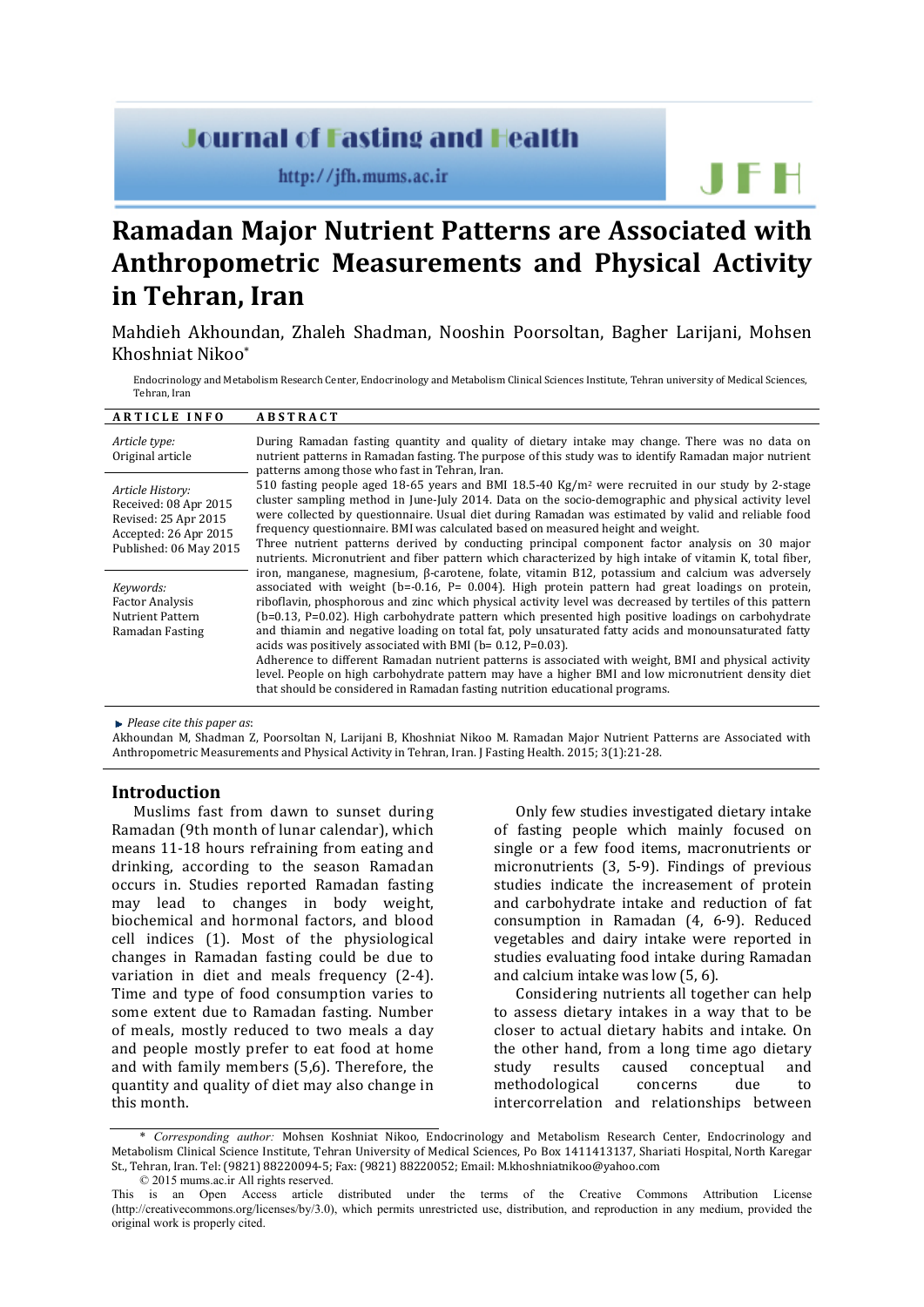food and nutrients [\(10\)](#page-6-4). The effect of a single nutrient may be too small to be detected, but the cumulative effect of several nutrients can be significant. The high intercorrelation between some nutrients is another obstacle in the way of examining the effect of each nutrient separately. People receive a wide variety of nutrients all together from foods which may have interactions or synergistic effects. Finally, since nutrients are usually associated with some particular dietary patterns, investigating nutrients singularly, may be potentially influenced by dietary patterns [\(10,](#page-6-4) [11\)](#page-6-5). In recent studies, evaluating dietary patterns has become complementary and alternative of nutrient based studies. Dietary patterns are based on eating behaviors and thus affected by cultural and ethnical differences and many environmental factors such as food availability and affordability, the ability to prepare foods and variety of advertisements (10, [11\)](#page-6-5). Therefore, it seems that study of dietary patterns can be very helpful and closer to reality and the results also seem to be easier to understand by people and can be applied in clinical guidelines (10, [12\)](#page-6-6). Nutrient based dietary patterns are provided a better understanding of key biological processes in the different diets, regardless of foods that nutrients derived. Therefore, nutrient patterns can provide more extensive and comprehensive perspective of food intake [\(13\)](#page-6-7). Although validity and reliability of the patterns should be approved in different populations based on their different dietary habits, the nutrient patterns obtained in this method are easily comparable in different populations [\(14\)](#page-7-0). Considering few studies focused on Ramadan fasting and nutrient intake, this study aims to investigate major nutrient patterns of fasting people during Ramadan.

## **Materials and methods**

This cross-sectional study approved by the ethic committee of Endocrinology and Metabolism Research center (E-00369). In this study we used a 2-stage cluster sample design to obtain a representative sample of fasting people. The field work for this study took place in June-July 2014. For the first stage, Tehran was divided into 4 geographical directions (north, west, east and south). Two districts were randomly selected of the municipality districts in each of the geographical directions.

In the second stage, 2 neighborhoods from each district were randomly assigned. Eligible households included resident individuals (aged 18-65 years, BMI 18.5-40  $\text{Kg/m}^2$  and willing to participate) who were home at the time of admission. In each household, one person was enrolled. Those who were not available at the time of data collection were admitted in a subsequent survey. Individuals who were suffering from any acute or chronic disease such as cardiovascular, renal, hepatic, thyroidal disease, cancer and etc. were excluded from the study population.

530 eligible subjects intended to fast were entered the study. Ramadan fasting was defined as 25 and 20 fasting days for men and women<br>respectively. A structured questionnaire questionnaire administered to collect socio-demographic characteristics consisted of age, sex and educational status. Anthropometric indicators were measured according to standard protocols. Height and weight were measured to the nearest 0.1cm and 0.1kg respectively. Body mass index (BMI) was estimated as the ratio of body weight to height squared. Waist circumference was determined by placing a measuring tape around the abdomen just above the right iliac crest to the nearest 0.1cm. Information on usual diet during Ramadan was evaluated by a validated<br>and reproducible semi-quantitative food reproducible semi-quantitative frequency questionnaire (15, 16). The adjusted food frequency questionnaire included 168 food items, food groups, and Iranian recipes, as representative of the Iranian common diet. All data collection process was performed by trained interviewers through face to face interviews. Study participants were asked to indicate their frequency of consumption of a given serving of each food item during Ramadan (daily, weekly or in the month). The reported amount of food intakes converted to grams per day using household measures [\(17\)](#page-7-1).

In absence of a complete Iranian food composition table (IFCT) which is limited to raw materials and a few nutrients, and considering that the energy and macronutrients of many food items in IFCT are almost similar to alternative food items in the united states department of agriculture's (USDA) FCT (like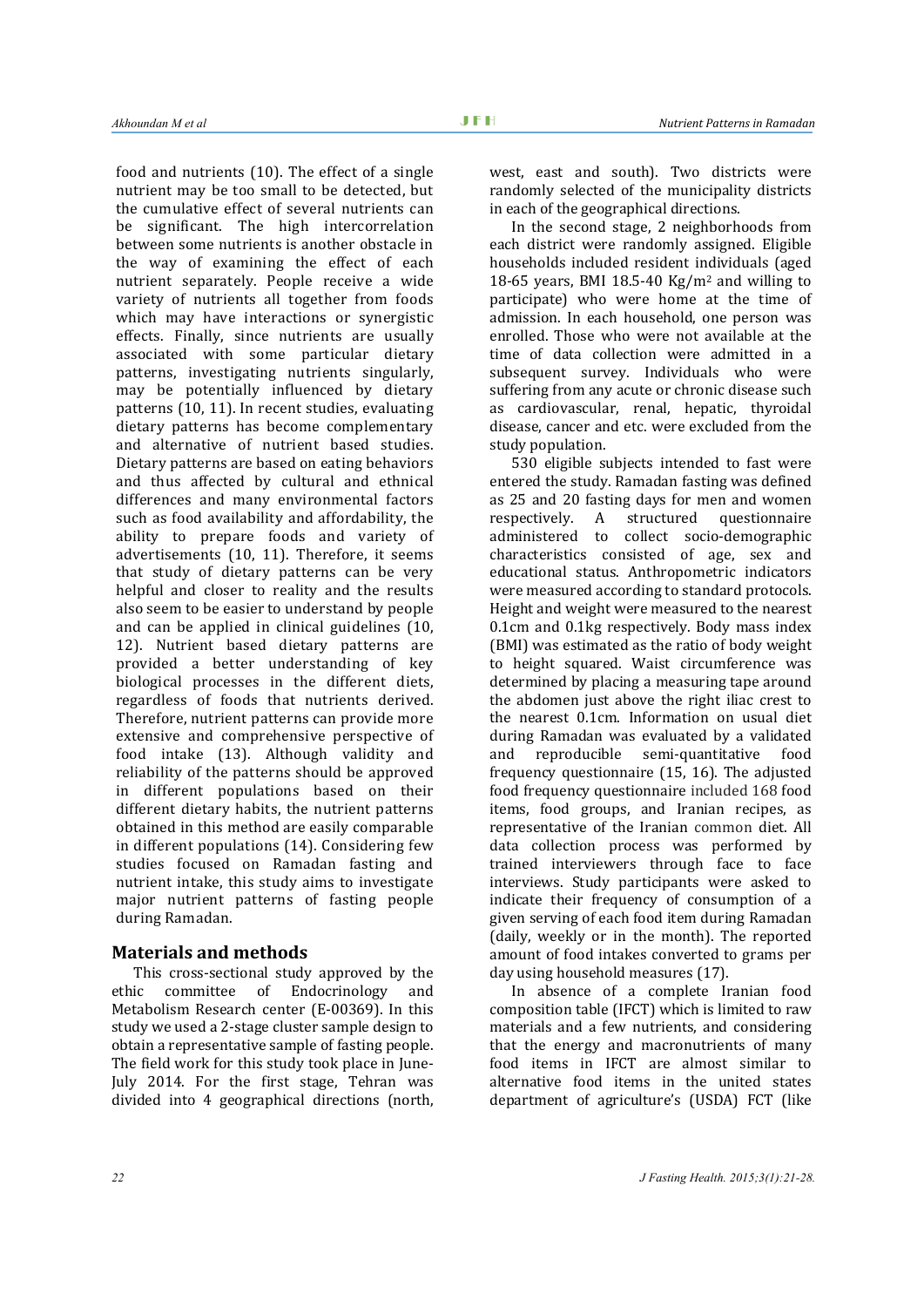breads and fruits, correlation 0.9), USDAFCT was used to analyzed energy and nutrient content of food intake. However, for Iranian food items were not listed in the USDA FCT, Iranian food composition table was applied. In addition, mixed dishes were analyzed based on their ingredients [\(15\)](#page-7-2).

Physical activity level (PAL) evaluated through validated questionnaire consisted of nine different metabolic equivalent (MET) levels ranged sleep/rest (0.9 METs) to high-intensity physical activities (> 6 METs) [\(18\)](#page-7-3). For calculating average daily MET, the equivalents for each activity multiplied by the time spent on that activity. The total MET-time was then divided by 24 hours.

Considering the previous studies, 30 macronutrients and micronutrients were chosen as a comprehensive representation of the Iranian diet for identifying main nutrient patterns. To conduct principal component factor analysis (PCFA) on original information, initially nutrients intake were adjusted for calorie intake and calculated at 1000 kilocalories [\(19\)](#page-7-4). Bartlett's test of sphericity and Kaiser–Meyer– Olkin measure were carried out to insure the high correlation between the nutrients and adequacy of the sample size, respectively [\(20\)](#page-7-5). Principal components analysis was performed on these items followed by a varimax rotation to obtain simple structured and interpretable results. The number of nutrient patterns was determined according to factor eigenvalue greater than 1, scree plot and interpretability of factors. Considering eigenvalue greater than 3 and curve break point between factors with relatively large eigenvalues and factors with negligible eigenvalues, three nutrient patterns

**Table 1.** Descriptive characteristics of the 510 study participants

| Characteristics <sup>*</sup> |                   |  |  |
|------------------------------|-------------------|--|--|
| Age (years)                  | $35.22 \pm 12.93$ |  |  |
| Sex(n)                       |                   |  |  |
| Male                         | 147 (28.9)        |  |  |
| female                       | 363 (71.1)        |  |  |
| Weight (Kg)                  | 70±14.30          |  |  |
| BMI $(kg/m2)$                | $25+21$           |  |  |
| WC (cm)                      | 86.75±50.56       |  |  |
| Education (n)                |                   |  |  |
| Primary school               | 9(3.02)           |  |  |
| Guidance school              | 12 (4.02)         |  |  |
| High school                  | 85 (28.52)        |  |  |
| University                   | 192 (64.42)       |  |  |
| PAL (MET)                    | $1.40 \pm 0.19$   |  |  |

\* Data are presented as mean ± Standard Deviation (SD) or n (%)

were extracted. Afterward, factor scores were defined for each subject and for each factor using weighted sum of each nutrient intake by factor loading [\(20\)](#page-7-5). The Spearman correlation coefficients between the scored patterns and 25 food groups were explored. Food groups were formed based on the similarity of ingredients and specific food groups and items that are used mostly in Ramadan were classified as separated groups. The normality of variables was tested by Kolmogrov-Smirinov method. The intake of food groups were log transformed to produce normalized distributions. Analysis of variance and chi square were used to compare the distribution of quantitative and qualitative variables respectively among tertiles of each nutrient pattern. Linear regression was used to examine the relationship between demographic and anthropometric measurments with nutrient pattern tertiles. Regression and ANOVA assumptions were done before each analysis. Analyses were conducted by Statistical Package

**Table 2.** Daily mean intake and percentile distribution of energy, macronutrients and micronutrients

| energy, maeronaerienes and mieronaerienes<br>Nutrients | Mean $\pm$ SD   | 25   | 50   | 75   |
|--------------------------------------------------------|-----------------|------|------|------|
| Calorie (kcal)                                         | 1822±756        | 1275 | 1708 | 2177 |
| Protein (gr)                                           | $70 + 29$       | 50   | 65   | 85   |
| Carbohydrate (gr)                                      | 278±110         | 199  | 264  | 329  |
| Total fat (gr)                                         | $64 + 38$       | 37   | 54   | 80   |
| Cholesterol (mg)                                       | $221 \pm 130$   | 136  | 190  | 265  |
| $SFA^*(gr)$                                            | $21 + 12$       | 14   | 19   | 26   |
| $MUFA^{**}(gr)$                                        | $23 + 16$       | 12   | 19   | 29   |
| $PUFA^{***}(gr)$                                       | $12 + 11$       | 5    | 9    | 15   |
| Sodium (gr)                                            | 2131±1451       | 1298 | 1787 | 2483 |
| Potassium (gr)                                         | 3909±1873       | 2550 | 3497 | 4938 |
| Vitamin A (µg)                                         | 1118±846        | 527  | 916  | 142  |
| $\beta$ -carotene (µg)                                 | 2815±1893       | 1517 | 2309 | 3678 |
| Vitamin C (mg)                                         | 127±92          | 63   | 103  | 169  |
| Calcium (mg)                                           | 1157±543        | 774  | 1032 | 1433 |
| lron(mg)                                               | $33 + 25$       | 16   | 25   | 39   |
| Vitamin D (µg)                                         | $41.9 \pm 35.5$ | 19.2 | 30.7 | 50.9 |
| Vitamin E (mg)                                         | $8.2 + 9.0$     | 3.7  | 5.7  | 9.5  |
| Thiamin (mg)                                           | $1.3 + 0.5$     | 0.9  | 1.2  | 1.6  |
| Riboflavin (mg)                                        | $1.9 + 0.8$     | 1.3  | 1.7  | 2.3  |
| Niacin (mg)                                            | $19.0 \pm 8.3$  | 13.2 | 17.7 | 22.9 |
| Pyridoxine (mg)                                        | $1.8 + 1.0$     | 1.2  | 1.6  | 2.2  |
| Folate $(\mu g)$                                       | 289±145         | 187  | 255  | 349  |
| Cobalamin (µg)                                         | $5.1 \pm 7.5$   | 2.5  | 3.4  | 4.7  |
| Biotin $(\mu g)$                                       | $25.0 \pm 10.5$ | 17.5 | 23.1 | 29.9 |
| Pantothenic acid (µg)                                  | $5.0 \pm 2.3$   | 3.3  | 4.5  | 6.3  |
| Phosphorus (mg)                                        | 1289±532        | 917  | 1212 | 1545 |
| Magnesium (mg)                                         | 335±14          | 229  | 308  | 408  |
| $\text{Zinc}\left(\text{mg}\right)$                    | $10\pm4$        | 7    | 9    | 12   |
| Copper (µg)                                            | $1.4 + 0.8$     | 0.8  | 1.2  | 1.7  |
| Manganese (mg)                                         | $6.3 \pm 3.3$   | 3.8  | 5.5  | 7.8  |
| Fiber (g)                                              | $20 + 11$       | 13.1 | 17.7 | 26.7 |

\*Saturated fatty acids

\*\*Monounsaturated fatty acids

\*\*\*Polyunsaturated fatty acids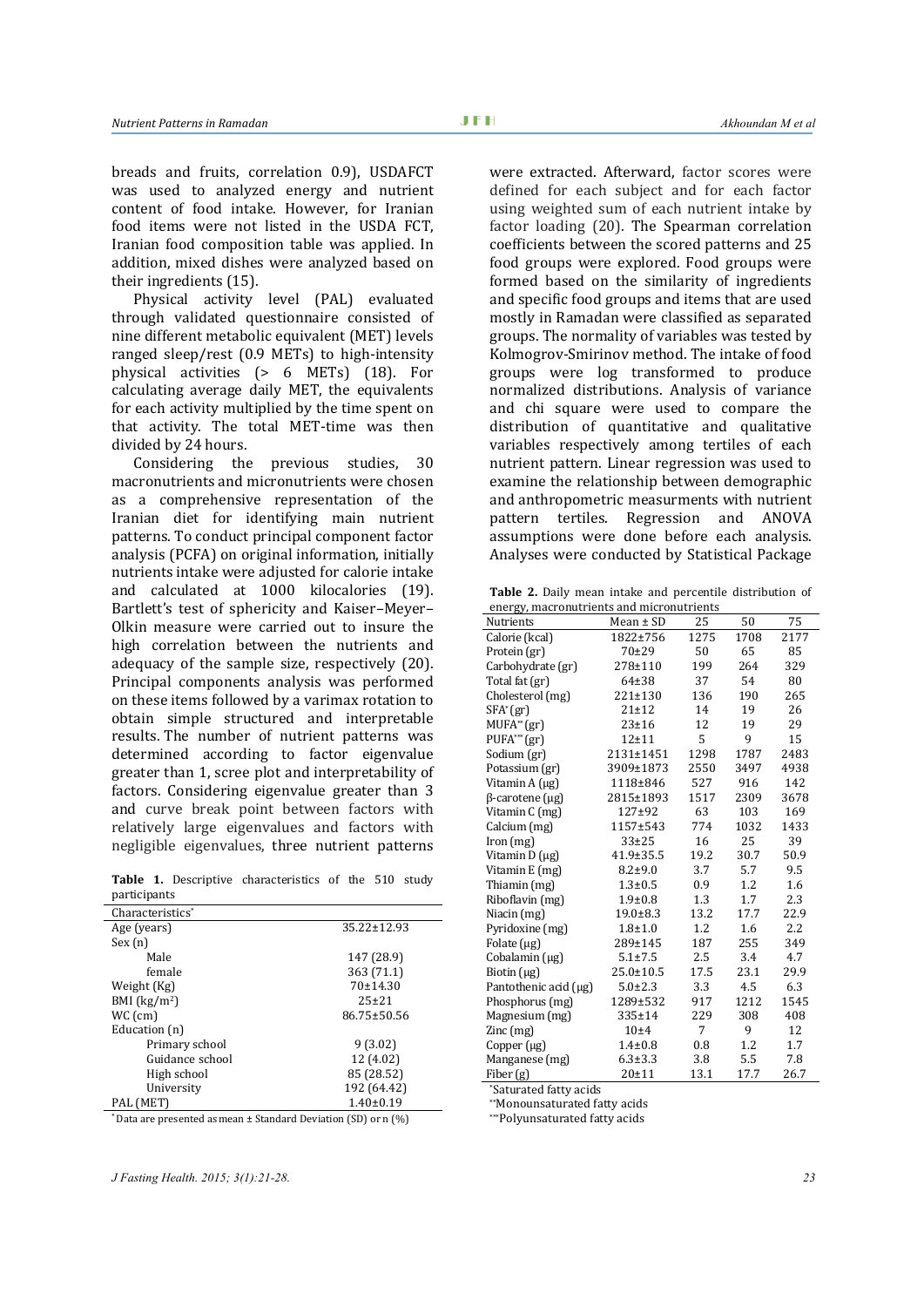**Table 3.** Factor loading matrix1,2 and explained variances for the three major nutrient patterns identified by factor analysis

|                                                              | Nutrient pattern |         |                      |  |  |  |
|--------------------------------------------------------------|------------------|---------|----------------------|--|--|--|
| Nutrient                                                     | Micronutrient    | High    | High                 |  |  |  |
|                                                              | and fiber        |         | protein carbohydrate |  |  |  |
| Vitamin K                                                    | 0.89             |         |                      |  |  |  |
| Total fiber                                                  | 0.85             |         |                      |  |  |  |
| Iron                                                         | 0.84             |         |                      |  |  |  |
| Manganese                                                    | 0.81             |         |                      |  |  |  |
| Magnesium                                                    | 0.80             | 0.30    | 0.31                 |  |  |  |
| β-Carotene                                                   | 0.78             |         |                      |  |  |  |
| Folate                                                       | 0.76             |         |                      |  |  |  |
| Vitamin B12                                                  | 0.76             |         |                      |  |  |  |
| Potassium                                                    | 0.76             |         | 0.31                 |  |  |  |
| Calcium                                                      | 0.6              | 0.47    |                      |  |  |  |
| Vitamin <sub>C</sub>                                         | 0.56             |         | 0.31                 |  |  |  |
| Vitamin E                                                    | 0.47             |         | $-0.37$              |  |  |  |
| Sodium                                                       | 0.45             |         | $\overline{a}$       |  |  |  |
| Vitamin B6                                                   | 0.38             |         | 0.31                 |  |  |  |
| Copper                                                       | 0.36             | 0.33    |                      |  |  |  |
| Protein                                                      | 0.30             | 0.79    |                      |  |  |  |
| Vitamin B2                                                   | 0.36             | 0.77    |                      |  |  |  |
| Phosphorous                                                  | 0.3              | 0.77    |                      |  |  |  |
| Zinc                                                         | 0.43             | 0.69    |                      |  |  |  |
| Vitamin D                                                    |                  | 0.57    |                      |  |  |  |
| Cholesterol                                                  |                  | 0.57    |                      |  |  |  |
| Saturated fatty acids                                        |                  | 0.50    | $-0.36$              |  |  |  |
| Vitamin B3                                                   | 0.31             | 0.45    | 0.41                 |  |  |  |
| Vitamin A                                                    | 0.32             | 0.41    | $\overline{a}$       |  |  |  |
| Total fat                                                    |                  |         | $-0.92$              |  |  |  |
| Poly unsaturated fatty acids                                 |                  | $-0.33$ | $-0.78$              |  |  |  |
| Carbohydrate                                                 |                  | $-0.43$ | 0.77                 |  |  |  |
| Monounsaturated fatty acids                                  |                  |         | $-0.77$              |  |  |  |
| Vitamin B1                                                   |                  |         | 0.73                 |  |  |  |
| lycopene                                                     |                  |         |                      |  |  |  |
| Explained variance (%)                                       | 33.98            | 13.53   | 11.04                |  |  |  |
| Estimated from a principal component factor<br>1<br>analycic |                  |         |                      |  |  |  |

1. Estimated from a principal component factor analysis performed on 30 nutrients.

<sup>2</sup>. The magnitude of each loading indicates the importance of the corresponding nutrient to the factor. Loadings >0.60 are shown in bold; loadings <0.30 are suppressed.

Software for Social Science, version 16 (SPSS Inc., Chicago, IL, USA). An alpha level less than 0.05 was accepted in all tests as statistically significant and with the sample size of 530; a power value of %90 was generated.

#### **Results**

Among 530 included participants, 510 persons completed the study according the agreed fasting definition. Demographic and anthropometric characteristics of the study population were presented in Table 1. 147 male and 363 female attended in this study. The mean weight and waist circumference were 70.0±14.3 kg and 86.7±50.5 cm, respectively. The Majority of the participants (%64.42) had a university degree.

Dietary intake and distribution of energy, macro- and micronutrients are shown in Table 2.

Nutrients and loading factors matrix for three nutrient patterns retained from the factor analysis was presented in Table 3. The first factor named micronutrient and fiber, characterized by high intake of vitamin K, total fiber, iron, manganese, magnesium, βcarotene, folate, vitamin B12, potassium and calcium. This factor explained 33.98% of the variance. Factor 2 was named high protein had great loadings on protein, riboflavin, phosphorous and zinc. The factor explained 13.53% of the variance. The third factor named high carbohydrate and presented high<br>positive loadings on carbohydrate and positive loadings on carbohydrate thiamin and negative loading on total fat, poly<br>unsaturated fatty acids (PUFA) and unsaturated fatty acids (PUFA) and monounsaturated fatty acids (MUFA) and explained 11.04% of the variance. All together, these three nutrient patterns explained 58.55% of the variance.

Spearman correlation coefficients between food groups and nutrient pattern scores were presented in Table 4. The micronutrient and fiber pattern showed a positive correlation with vegetables (r= 0.45, P<0.001) and soups (r= 0.30, P<0.001). The high protein pattern revealed a positive correlation with fish and poultry (r= 0.32, P<0.001), dairy (r=0.40, P<0.001) and an adverse correlation with zoolbia and bamieh (two traditional Persian starch-based sweets, which is fried and coated in sugar syrup) (r=-0.44, P<0.001). There was a positive correlation between high carbohydrate pattern and breads and rice ( $r = 0.33$ ,  $P < 0.001$ ), zoolbia and bamieh ( $r =$ 0.43, P<0.001) and an adverse correlation with nuts ( $r = -0.36$ ,  $P < 0.001$ ).

Characteristics of participants according to tertiles of each factor were presented in (Tables 5-7). Table 5 showed that weight were decreased by tertiles of micronutrient and fiber pattern (b= $-0.16$ , P= 0.004). The high protein pattern had a positive association with physical activity level  $(b=0.13, P=0.02)$  (Table 6). Adherence to high carbohydrate pattern was positively associated with BMI ( $b= 0.12$ ,  $P=0.03$ ) (Table 7).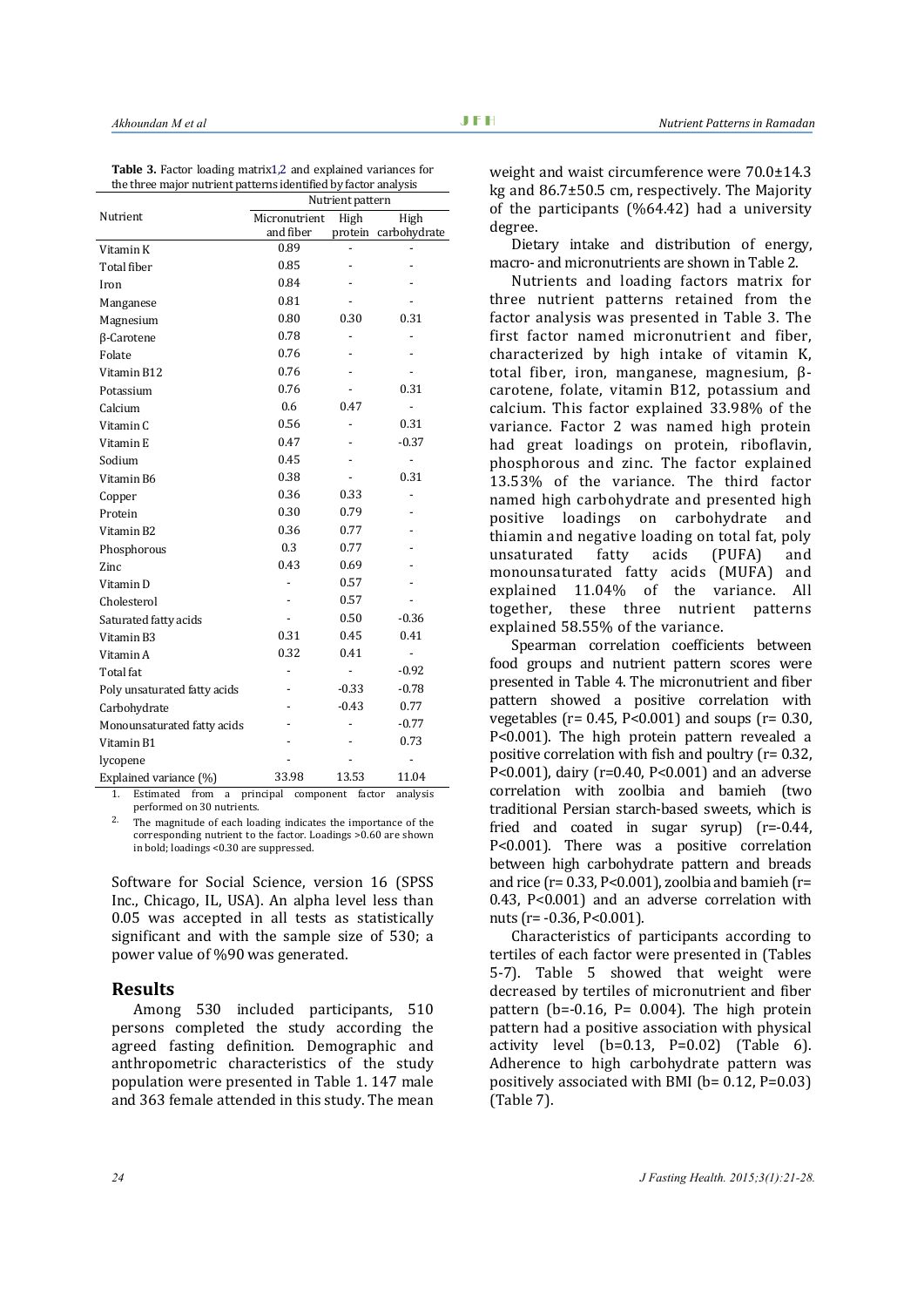| Food group               | Food items                                                                                                                    | Micronutrien | High      | High         |
|--------------------------|-------------------------------------------------------------------------------------------------------------------------------|--------------|-----------|--------------|
|                          |                                                                                                                               | t and fiber  | protein   | carbohydrate |
| Breads and rice          | Lavash, Taftoon, Rice, Barbari, Spaghetti, Sangak, Baget, Barley bread                                                        |              |           | $0.33**$     |
| Potato                   | Potato, Fried potato                                                                                                          |              |           |              |
| Sweets and condiments    | Biscuit, Cake, Donate, Gaz, Sohan, Candy, Sugar, Honey, Jam, Halva                                                            |              |           |              |
| Legumes and whole grains | Corn, Barley, Legumes, Beans, Soy                                                                                             |              |           |              |
| Red meats                | Beef, Lamb, Ground meat                                                                                                       |              |           |              |
| Fish and poultry         | Chicken, Fish                                                                                                                 |              | $0.32**$  |              |
| Canned fish              | Canned fish                                                                                                                   |              |           |              |
| Eggs                     | Eggs                                                                                                                          |              |           |              |
| Fast foods               | Hamburger, Sausage, Pizza                                                                                                     |              |           |              |
| Visceral meats           | liver, Visceral meats                                                                                                         |              |           |              |
| Dairy                    | Milk, Cocoa milk, Yogurt, Cheese, Dough, Ice cream                                                                            |              | $0.40**$  |              |
| Butter and cream         | Cream. Butter                                                                                                                 |              |           |              |
| Vegetables               | salads, Squash, Eggplant, Celery, Cucumber, String bean, Carrot, Pea,<br>Garlic, Onion and etc.                               | $0.45**$     |           |              |
| Pickles                  | Pickles                                                                                                                       |              |           |              |
| Fruits                   | Cantaloupe, Melon, Apricot, Pear, Watermelon, Cherry, Apple, Peach,<br>Mango, Fig, Grape, Kiwi, Orange, Plum, Banana and etc. |              |           |              |
| Dates                    | Dates                                                                                                                         |              |           |              |
| Juices                   | Fruit juices                                                                                                                  |              |           |              |
| Soft drinks              | Soft drinks, bear                                                                                                             |              |           |              |
| Salty snacks             | Chips, Salty snacks                                                                                                           |              |           |              |
| Chocolate                | Chocolate, Dark chocolate                                                                                                     |              |           |              |
| Tea and coffee           | Tea, Green tea, Coffee                                                                                                        |              |           |              |
| Halim                    | Halim                                                                                                                         |              |           |              |
| Soups                    | Ash, soup                                                                                                                     | $0.30**$     |           |              |
| Porridges                | Porridges                                                                                                                     |              |           |              |
| Zoolbia and bamieh       | Zoolbia, Bamieh                                                                                                               |              | $-0.44**$ | $0.43**$     |

**Table 4.** Spearman Correlation coefficients between nutrient pattern scores and food groups

Pearson's correlation coefficient of <0.3 are not shown for simplicity

\* P-value< 0.05

\*\*P-value< 0.001

**Table 5.** characteristics of participants according to tertiles of micronutrient and fiber pattern\*

|                          | $T_1$                   | T <sub>2</sub>    | $T_3$                          | $P^{**}$ | $P^+$           |
|--------------------------|-------------------------|-------------------|--------------------------------|----------|-----------------|
| Sex(%)                   |                         |                   |                                |          |                 |
| Male                     | 34.4                    | 29                | 23.2                           | 0.22     |                 |
| Female                   | 65.7                    | 71                | 76.8                           |          |                 |
| Education (%)            |                         |                   |                                |          |                 |
| Primary school           | 3.2                     | 3                 | C.                             | 0.66     |                 |
| Guidance school          | 4.2                     | 6                 |                                |          |                 |
| High school              | 27.4                    | 27                | 31.3                           |          |                 |
| University               | 65.3                    | 64                | 65.7                           |          |                 |
| Age (years)              | 34.84±12.78             | $36.27 \pm 13.54$ | 34.56±12.52                    | 0.61     | (-0.009) 0.87   |
| Weight (kg)              | $72.60 \pm 16.22 \pm 1$ | 70.80±14.06       | $66.72 \pm 11.78$ <sup>#</sup> | 0.012    | $(-0.16)$ 0.004 |
| BMI $(Kg/m2)$            | $25.56 \pm 6.28$        | $25.72 \pm 5.04$  | $24.90 \pm 4.10$               | 0.503    | $(-0.05)$ 0.37  |
| Waist circumference (cm) | 85.16±12.80             | 92.55±85.28       | 82.39±10.30                    | 0.348    | $(-0.23)$ 0.70  |
| PAL (MET)                | $1.36 \pm 0.15$         | $1.43 \pm 0.20$   | $1.39 \pm 0.22$                | 0.069    | (-0.06) 0.30    |

\* Qualitative and quantitative data presented as the percent and mean ± SD (Standard Deviation) in tertiles respectively

\*\*P -value of analysis of variance for quantitative and chi square for qualitative variables

† P-value of linear regression

 $\overline{a}$  Post hoc test showed a significant difference between T<sub>1</sub> and T<sub>3</sub>

# **Discussion**

In our study three nutrient patterns retained. Micronutrient and fiber pattern characterized by high intake of vitamin K, total fiber, iron, manganese, magnesium, β-carotene, folate, vitamin B12, potassium and calcium. High protein pattern included protein, vitamin B2, phosphorous and zinc and high carbohydrate

pattern displayed high loadings for carbohydrate and vitamin B1 and negative loading on total fat, PUFA and MUFA. Result of the study showed micronutrient and fiber pattern was inversely associated with weight, high protein pattern and high carbohydrate pattern were associated with physical activity level and BMI respectively.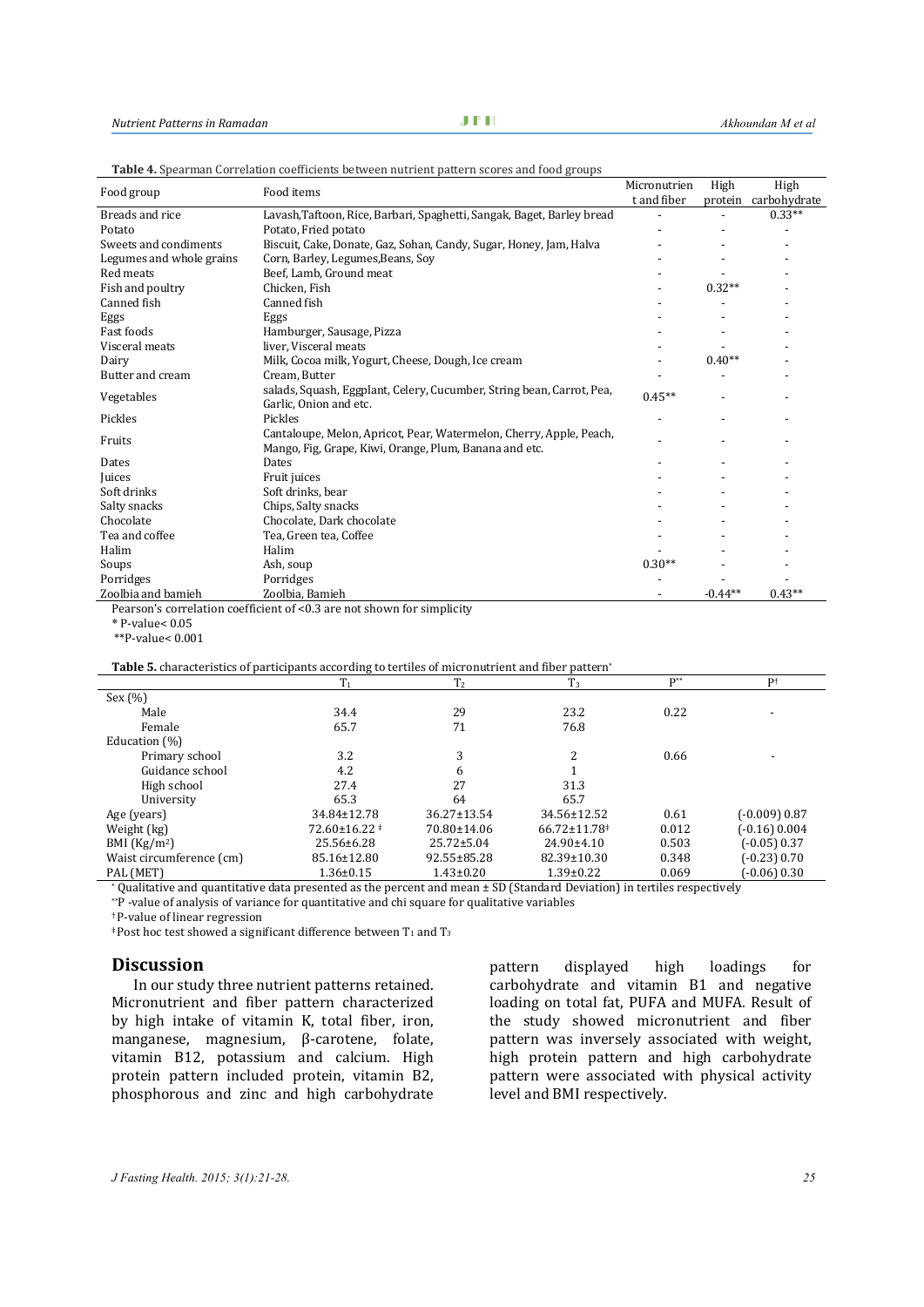| <b>rapic of characteristics of participants according to terminal of ingir protein pattern</b> |                              |                   |                  |                   |                 |  |
|------------------------------------------------------------------------------------------------|------------------------------|-------------------|------------------|-------------------|-----------------|--|
|                                                                                                | $T_1$                        | T <sub>2</sub>    | $T_3$            | $\mathbf{D}^{**}$ | Pt              |  |
| Sex $(\% )$                                                                                    |                              |                   |                  |                   |                 |  |
| Male                                                                                           | 28.3                         | 26                | 32.3             | 0.61              |                 |  |
| Female                                                                                         | 71.7                         | 74                | 67.7             |                   |                 |  |
| Education (%)                                                                                  |                              |                   |                  |                   |                 |  |
| Primary school                                                                                 | 3.1                          | 4                 |                  | 0.18              |                 |  |
| Guidance school                                                                                | 5.2                          | 2                 | 4                |                   |                 |  |
| High school                                                                                    | 35.4                         | 29.3              | 21.2             |                   |                 |  |
| University                                                                                     | 56.2                         | 64.6              | 73.7             |                   |                 |  |
| Age (years)                                                                                    | $35 \pm 12.74$               | 34.65±12.94       | 35.48±13.22      | 0.86              | $(-0.002)$ 0.97 |  |
| Weight (kg)                                                                                    | 70.63±15.44                  | $67.92 \pm 14.19$ | 71.60±13.07      | 0.17              | (0.02) 0.63     |  |
| BMI $(Kg/m2)$                                                                                  | $25.16 \pm 6.26$             | $24.83 \pm 4.75$  | $26.20 \pm 4.39$ | 0.64              | (0.08) 0.16     |  |
| Waist circumference (cm)                                                                       | 84.18±12.83                  | 90.56±85.81       | 85.49±11.01      | 0.15              | (0.01) 0.84     |  |
| PAL (MET)                                                                                      | $1.35 \pm 0.20$ <sup>*</sup> | $1.42 \pm 0.19^*$ | $1.41 \pm 0.18$  | 0.01              | (0.13) 0.02     |  |

**Table 6.** characteristics of participants according to tertiles of high protein pattern**\***

 $^*$  Qualitative and quantitative data presented as the percent and mean  $\pm$  SD (Standard Deviation) in tertiles respectively

\*\*P-value of analysis of variance for quantitative and chi square for qualitative variables

†P-value of linear regression

 $*Post$  hoc test showed a significant difference between  $T_1$  and  $T_2$ 

**Table 7.** characteristics of participants according to tertiles of high carbohydrate pattern**\***

|                          | T <sub>1</sub>                | T <sub>2</sub>    | $T_3$             | $P^{**}$ | $P^+$            |
|--------------------------|-------------------------------|-------------------|-------------------|----------|------------------|
| Sex                      |                               |                   |                   |          |                  |
| Male                     | 31.3                          | 29                | 26.3              | 0.73     |                  |
| Female                   | 68.7                          | 71                | 73.7              |          |                  |
| Education                |                               |                   |                   |          |                  |
| Primary school           |                               | 4                 | 3.1               | 0.55     |                  |
| Guidance school          |                               | 5.1               | 4.1               |          |                  |
| High school              | 28.6                          | 24.2              | 33                |          |                  |
| University               | 68.4                          | 66.7              | 59.8              |          |                  |
| Age (years)              | 33.82±11.96                   | 35.04±13.37       | $36.83 \pm 13.37$ | 0.26     | (0.09) 0.10      |
| Weight (kg)              | 69.55±14.32                   | $68.47 \pm 13.51$ | 72.12±14.95       | 0.180    | (0.07) 0.20      |
| BMI $(Kg/m2)$            | $24.74 \pm 5.79$ <sup>#</sup> | $25.16 \pm 3.97$  | $26.30\pm5.61^*$  | 0.54     | (0.12) 0.03      |
| Waist circumference (cm) | 83.01±10.51                   | $90.92 \pm 16.23$ | 86.34±13.05       | 0.09     | (0.02) 0.64      |
| PAL (MET)                | $1.41 \pm 0.19$               | $1.39 \pm 0.19$   | $1.38 \pm 0.21$   | 0.60     | $(-0.05)$ $0.30$ |

\*Qualitative and quantitative data presented as the percent and mean ± SD (Standard Deviation) in tertiles respectively

\*\*P-value of analysis of variance for quantitative and chi square for qualitative variables

†P-value of linear regression

 $*Post$  hoc test showed a significant difference between  $T_1$  and  $T_3$ 

To our knowledge, this is the first study investigating food intakes in the form of nutrient patterns during Ramadan fasting. Ramadan fasting causes major changes in lifestyle of people fasting in Ramadan. Ramadan affects dietary habits including frequency of the meals to the food quality. Few studies investigated the quality and quantity of Ramadan fasting diet. However, it seems that fat intake reduced in Ramadan diet [\(6-9\)](#page-6-3). however, in a study in Algeria, no modification was observed in the amount and type of fat consumption, and cholesterol intake [\(3\)](#page-6-8). Carbohydrate and protein intake was reported to supply greater proportion of energy in fasting people comparing to usual diet throughout the rest of the year [\(4,](#page-6-9) [6-8,](#page-6-3) [21\)](#page-7-6). Depending on Ramadan food habits, rice and flour consumption may increase during Ramadan. Also the type of the carbohydrate consumed in Ramadan changes

and sugar consumption may significantly increase [\(3\)](#page-6-8). El Ati et. al. [\(21\)](#page-7-6) showed that carbohydrate intake in men was increased due to increase consumption of dates, honey, pastry, sweets and soft drinks. In Iranian diet, rice and grain are consumed as major staple foods [\(22\)](#page-7-7). In our study, zoolbia and bamieh showed positive correlation with high carbohydrate pattern.

Since nutrient patterns in this study were extracted base on nutrients, they cannot be directly compared with dietary pattern which derived from food groups and food items. But they share some components with food groups. Micronutrient and fiber pattern and high carbohydrate pattern in this study represented common characteristics with Mediterranean like and Ramadan style dietary patterns obtained in another study on Tehrainan fasting people and high protein pattern, high loaded with protein,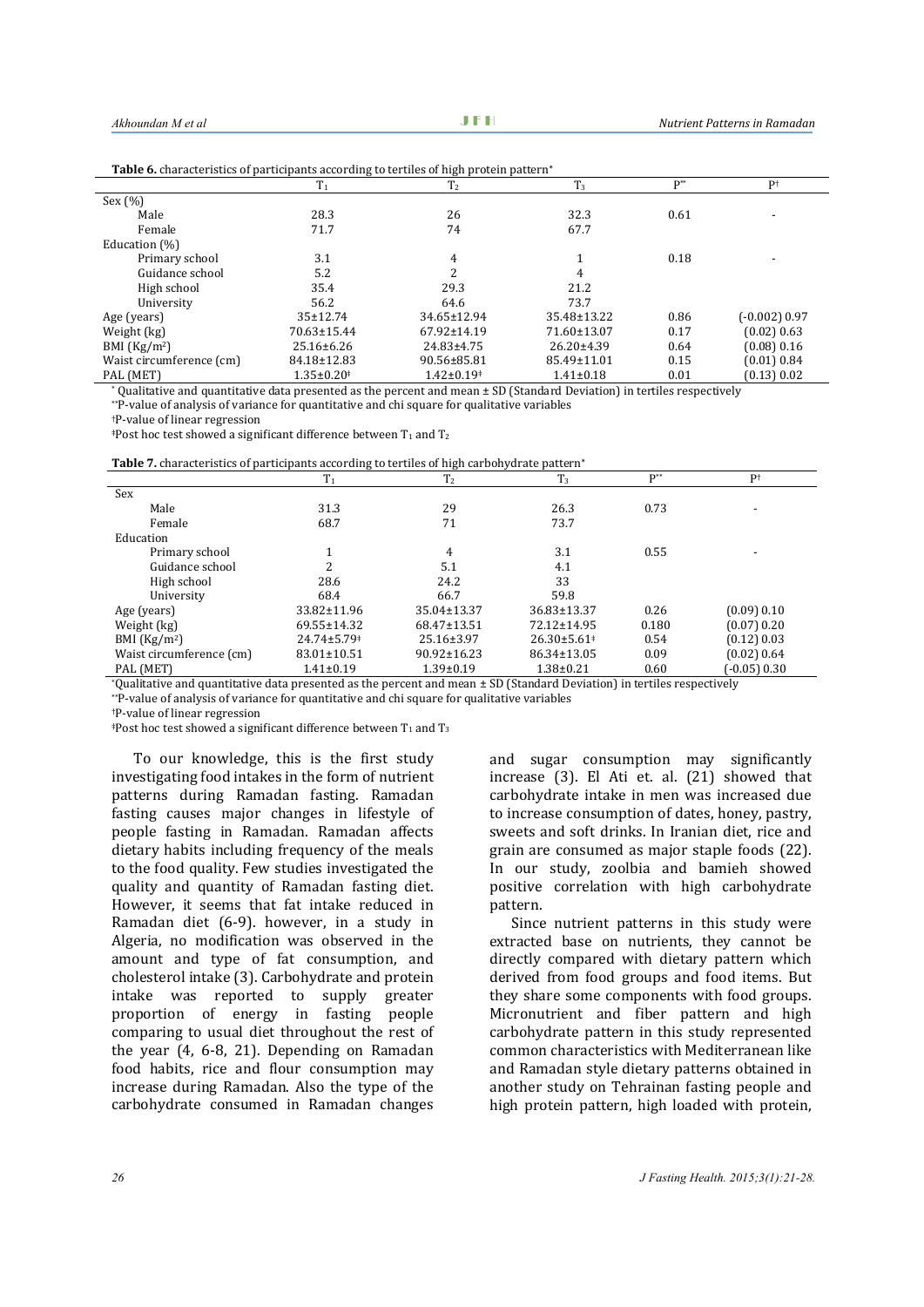vitamin B2, phosphorous and zinc had common components with the Western like dietary pattern [\(23\)](#page-7-8).

Adherence to micronutrient and fiber pattern (associated with vegetables and soups) was negatively associated with weight which is in company with results of previous studies of dietary pattern in Tehranian population. Esmaillzadeh et. al. and Rezazadeh et. al. reported that individuals in the upper category of the healthy pattern (characterized by high loading mainly for vegetables and fruits) were less likely to be obese [\(24,](#page-7-9) [25\)](#page-7-10). Individuals in the upper quintile of healthy dietary pattern were more likely to be physically active [\(24\)](#page-7-9). In this study, fasting people with higher physical activity level tended to follow high protein pattern (contained some components in common with healthy dietary pattern).

To our knowledge, this is the first study investigated Ramadan fasting major nutrient patterns and their associated factors. Holistic view of nutrient pattern can be a privilege in dietary recommendation for proper food intake during Ramadan fasting and developing dietary modification strategies especially in<br>fasting people who consume high consume carbohydrate pattern. But some subjective decisions in factor analysis should also be taken into account. Also, studies in different countries may be affected by the differences in dietary habits among populations.

Adherence to different Ramadan nutrient patterns may be related different aspects of life style of fasting people such as weight, BMI and physical activity level. People on high carbohydrate nutrient pattern which was mostly associated with high intake of grains and sweets may have a higher BMI and low micronutrient density diet during Ramadan. This is an important point in fasting people health that should be considered in Ramadan fasting nutrition educational programs.

## **Acknowledgments**

The authors would like to thank the Endocrinology and Metabolism Research institute for its financial support (E-00369). Also, the authors thank all participants in or collaborated with the present study.

#### **Conflict of interest**

There are not any financial and non-financial<br>npeting interests (political, personal, competing religious, ideological, academic, intellectual, commercial or any other) to declare in relation to this manuscript.

#### **References**

- <span id="page-6-0"></span>1. Azizi F. Islamic fasting and health. Ann Nutr Metabo. 2010; 56(4):273-82.
- <span id="page-6-1"></span>2. Azizi F, Rasouli HA. Serum glucose, bilirubin, calcium, phosphorus, protein and albumin concentrations during Ramadan. Med J Islamic Rep Iran (MJIRI). 1987; 1(1):38-41.
- <span id="page-6-8"></span>3. Lamri-Senhadji MY, El Kebir B, Belleville J, Bouchenak M. Assessment of dietary consumption and time-course of changes in serum lipids and lipoproteins before, during and after Ramadan in young Algerian adults. Singapore Med J. 2009; 50(3):288-94.
- <span id="page-6-9"></span>4. Waterhouse J, Alkib L, Reilly T. Effects of Ramadan upon fluid and food intake, fatigue, and physical, mental, and social activities: a comparison between the UK and Libya. Chronobiol Int. 2008; 25(5):697-724.
- <span id="page-6-2"></span>5. Karaaqaoqlu N, Yucecan S. Some behavioural changes observed among fasting subjects, their nutritional habits and energy expenditure in Ramadan. Int J sci Nutr. 2000; 51(2):125-34.
- <span id="page-6-3"></span>6. Ennigrou S, Zenaidi M, Ben Slama F, Zouari B, Nacef T. [Ramadan and customs of life: investigation with 84 adult residents in the district of Tunis]. Tunis Med. 2001; 79(10):508- 14.
- 7. Adlouni A, Ghalim N, Benslimane A, Lecerf J, Saile R. Fasting during Ramadan induces a marked increase in high-density lipoprotein cholesterol and decrease in low-density lipoprotein cholesterol. Ann Nutr Metab. 1997; 41(4):242-9.
- 8. Guerrero MR, Ramírez RJ, Sánchez CA, Villaverde GC, Ruiz VG, Pérez MB. [Dietary modifications, in young Muslims engaged in Ramadan fasting]. Nutr Hosp. 2009; 24(6):738-43.
- 9. Husain R, Duncan MT, Cheah SH, Ch'Ng SL. Effects of fasting in Ramadan on tropical Asiatic Moslems. Br J Nutr. 1987; 58(1):41-8.
- <span id="page-6-4"></span>10. Hu FB. Dietary pattern analysis: a new direction in nutritional epidemiology. Curr Opin Lipidol. 2002; 13(1):3-9.
- <span id="page-6-5"></span>11. Jinlin F, Binyou W, Terry C. A new approach to the study of diet and risk of type 2 diabetes. J Postgrad Med. 2007; 53(2)139-43.
- <span id="page-6-6"></span>12. Newby P, Tucker KL. Empirically derived eating patterns using factor or cluster analysis: a review. Nutr Rev. 2004; 62(5):177-203.
- <span id="page-6-7"></span>13. De Stefani E, Boffetta P, Ronco AL, Deneo-Pellegrini H, Acosta G, Gutiérrez LP, et al. Nutrient